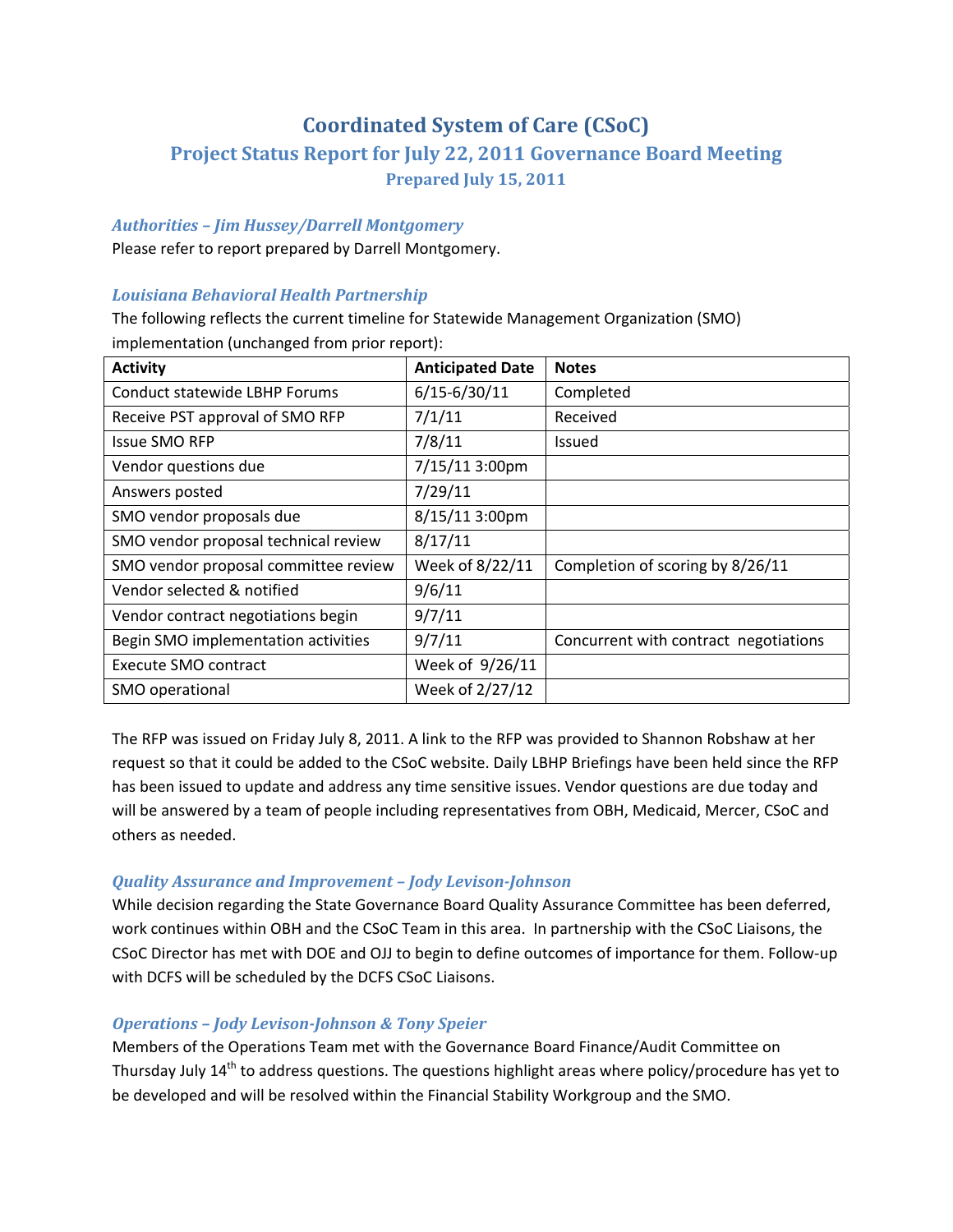The following table summarizes the current status on Operations. Much of the groups' work has been taken as far as possible prior to selection of the SMO. The CSoC Director together with OBH Leadership will continue to ensure CSoC priorities and needs are addressed going forward:

| Name of Workgroup / Subgroup     | <b>Focus/Activities</b>                                                                            | <b>Plan for the future</b>                                                  |
|----------------------------------|----------------------------------------------------------------------------------------------------|-----------------------------------------------------------------------------|
| <b>Systems Operations</b>        | IT infrastructure                                                                                  | Initial work completed; work will<br>resume with selected SMO               |
| <b>Financial Stability</b>       | Workplan has been developed                                                                        | Group to resume under<br>leadership of Cindy Rives upon<br>her return       |
| Non-Residential Provider         | Initial draft of certification for<br>providers completed                                          | Tony Speier to continue<br>oversight of future activities                   |
| <b>Outpatient Rate Setting</b>   | Rate setting work continues,<br>conducting due diligence on cost<br>impact before finalizing rates | Lou Ann Owen will continue<br>oversight of future activities                |
| PRTF/TGH                         | Meeting held with PRTF<br>providers on 7/7/11; meeting<br>with TGH providers on 7/28/11            | Joe Keegan will continue<br>oversight of future activities                  |
| <b>State Staff Training</b>      | Determine approach for training<br>state department staff                                          | Work currently underway to<br>identify audiences and topics                 |
| Children's Fee for Service Codes | The group has completed its<br>tasks                                                               | Lou Ann Owen will provide<br>oversight of future activities if<br>necessary |

### *Training and Technical Assistance Report – Jody LevisonJohnson*

Work continues to compile a summary of the various audiences in need of training and their specific training needs. The CSoC Director had call with Marlene Matarese and Michelle Zabel of the Innovations Institute (University of Maryland) on July 5, 2011. Their proposed approach for training is anticipated shortly.

Next steps

- (1) Janice Zube from the CSoC Team will continue her work to pull together an overall framework that identifies the various audiences for training and also the specific content needs. Once completed, assignments will be made to ensure all priority areas are addressed.
- (2) The CSoC Director will continue to work with potential training contractors (Innovations, Vivian Jackson, John Lyons) to ensure clear scopes of work are developed and contracts are executed.